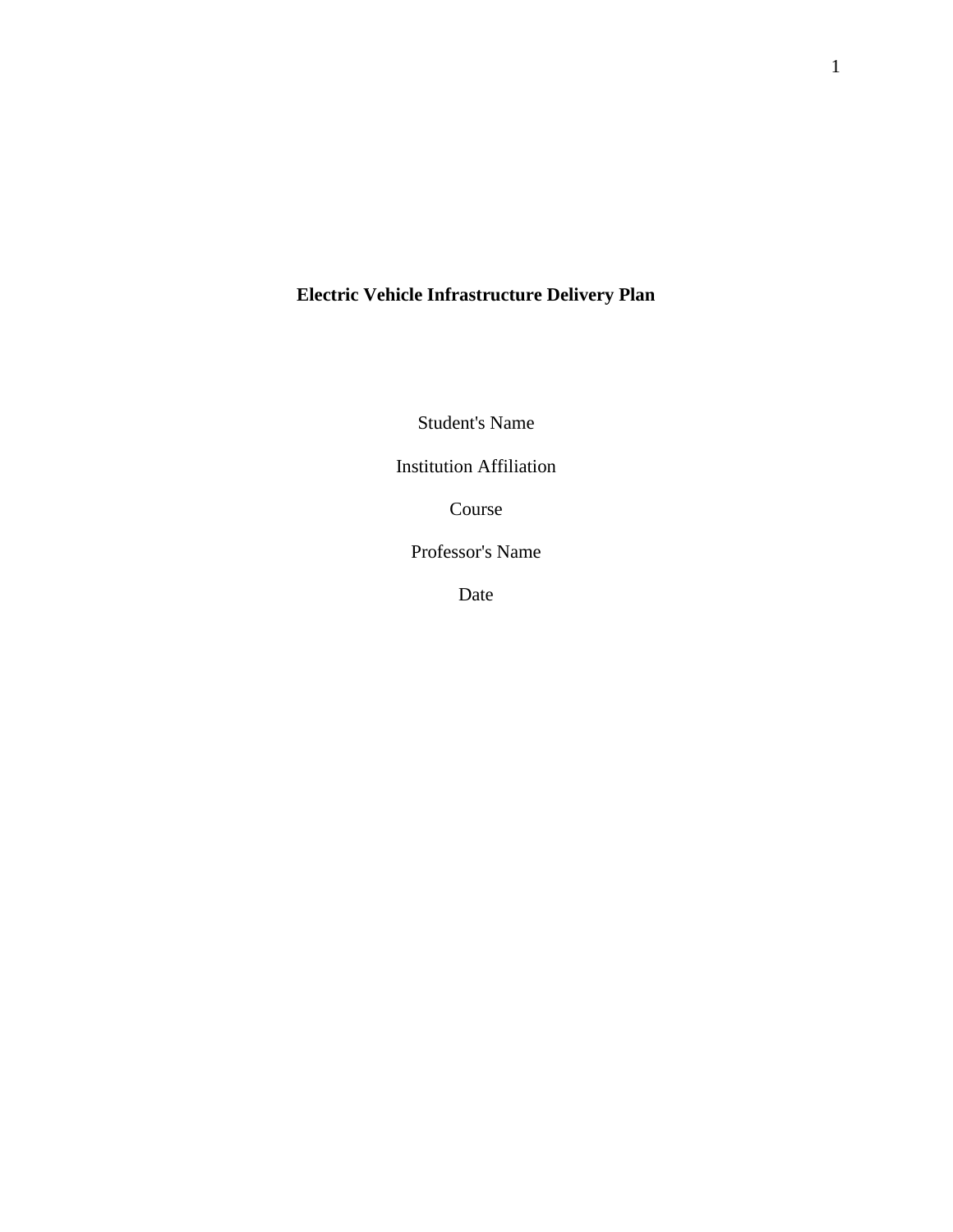# **Outline**

- I. Introduction
- II. Significance of Culture in Projects
- III. Project Management Leadership
- IV. Managing Change Models
- V. Risks to Implementation
- VI. Conclusion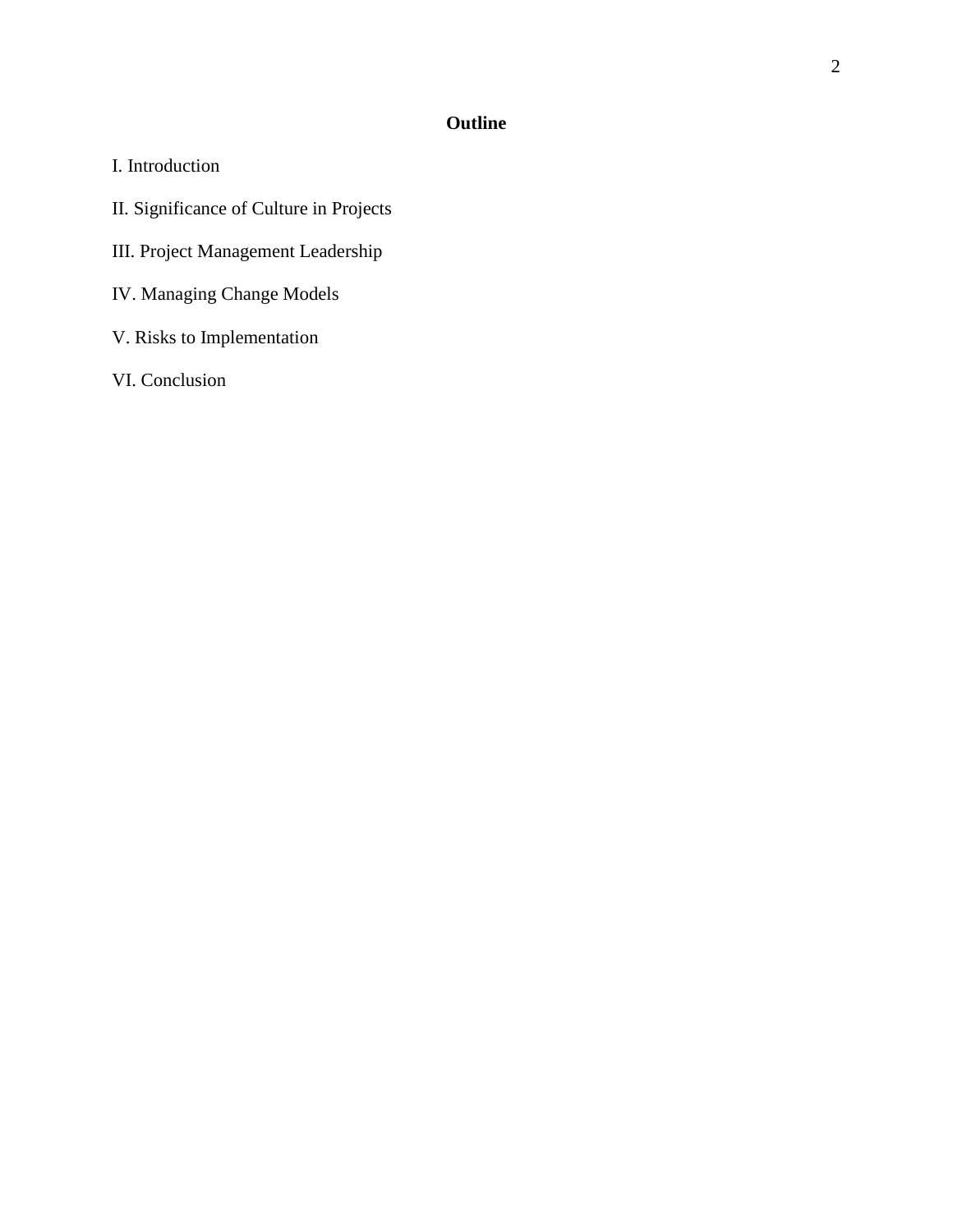#### **Electric Vehicle Infrastructure Delivery Plan**

Electric vehicles serve as a profound solution to environmental pollution and the exploitation of natural resources. One of the vital features is the automobiles' use of electricity as the fuel, hence reducing the utilization of non-renewable elements. London's Mayor focuses on incorporating electric car strategy within the logistics system as a formative aspect of enhancing sustainability ("The Mayor's transport strategy," n.d.). According to the action plan released by the mayor, the distinct practices fostering healthy, clean, and safer surroundings entail cycling, walking, and electric automobiles. Notably, the government encounters a key challenge concerning the effective installation and delivery of the infrastructure that enhances the adoption of alternate solutions. The evolution of public transport to boost efficiency scale is a multifaceted phenomenon that fosters optimal coordination among dynamic stakeholders.

# **Significance of Culture in Projects**

An organization's culture prominently influences the outcome of the project management practice. Research establishes that a significant percentage of personnel associate the practical scale of a structure with the appreciation of the local cultural domain. In this case, the focus engulfs the emphasis on the efficiency of the Electric Vehicle Infrastructure Delivery Plan based on the community's cultural practices ("The Mayor's transport strategy," n.d.). The Hofstede theoretical framework fosters the integration of distinct approaches that render baseline solutions to empowering institutions on optimal performance outlier. The concept addresses the key factors that influence the identification of consumers' needs and the necessity of incorporating stakeholders' involvement strategy.

Different theories gear the identification of consumer needs, which is an integrated approach to deriving information for strategic marketing. One of the theoretical frameworks is

3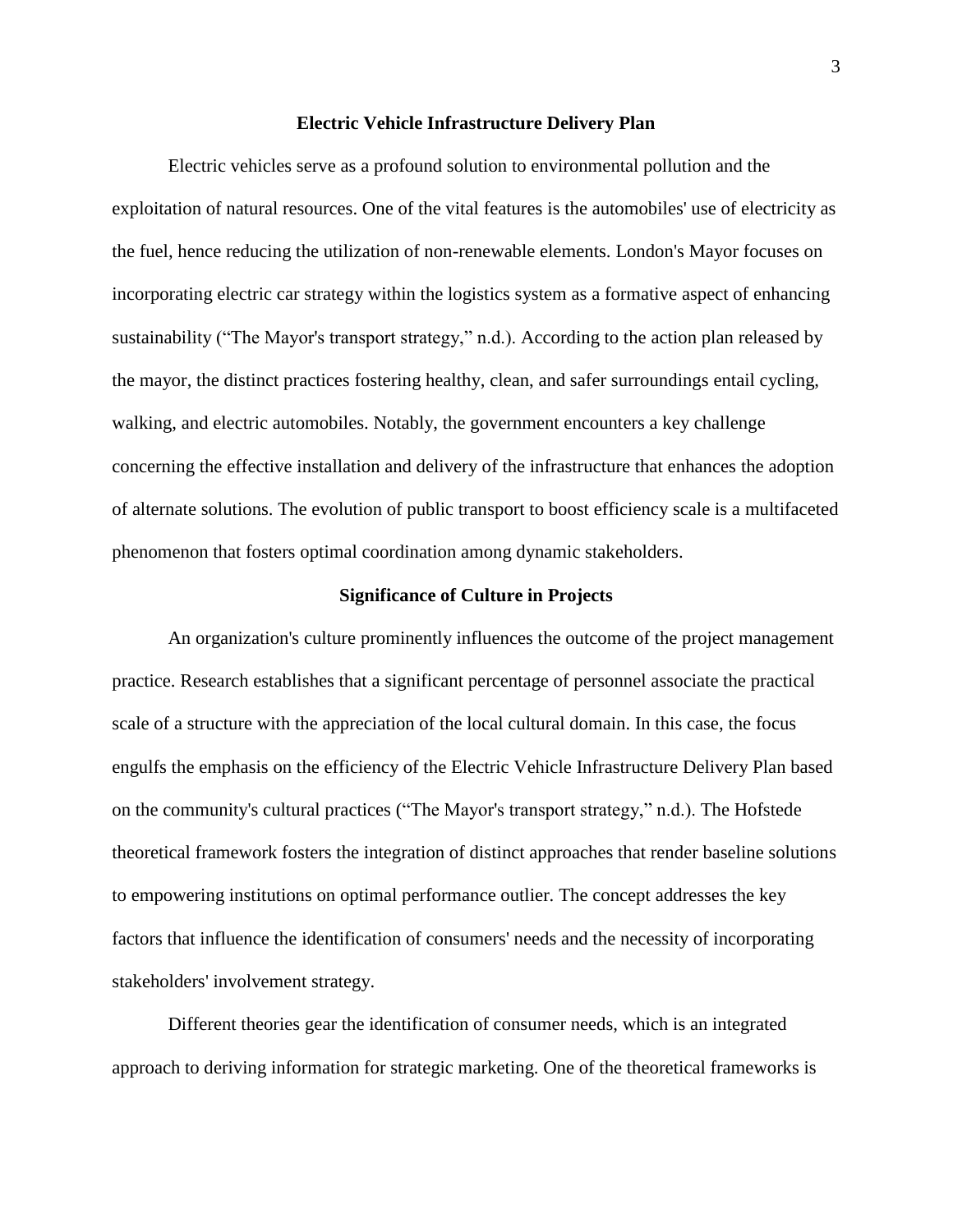Hofstede's cultural dimension theory that articulates the dynamic variables orienting the nature of interactions and wants of the society (Dihl et al., 2017). The concept establishes that the various types of entities within a community's customs encompass power distance, collectivism, and individualism, uncertainty avoidance index, femininity versus masculinity, short-term versus long-term orientation, and restraint versus indulgence.

Power distance is an element within Hofstede's cultural framework that contributes to the identification of needs due to the abounding associative properties of allegiances. According to research, London scores high in the appreciation of a hierarchical system with unequal power distribution ("How national culture impacts," 2020). The researchers further establish that a significant percentage of the population aligns their influential values based on the centralized administration mainly dominated by family names ("How national culture impacts," 2020). In this case, individuals formally engage and access information under the spectrum of positions in the social status. The knowledge contributes to understanding the consumer behavior and preferential baseline based on the marketability of the commodity. In this case, the market expansion initiative depends on the segmentation of the region under two primary outlines: highly ranked officials and citizens. In a different spectrum, the overview fosters the prominent contribution of the leadership in the implementation of the electric vehicle infrastructure delivery plan across London.

Collectivism versus individualism is another initiative that contributes to deriving crucial information about consumer needs and strategic marketing approaches. On the one hand, selfhood refers to the ability to provide care to family and personally. On the other hand, communism is the consideration of the affection and identity of people in the form of a group. The majority of London residents value individualism, hence the essence of independence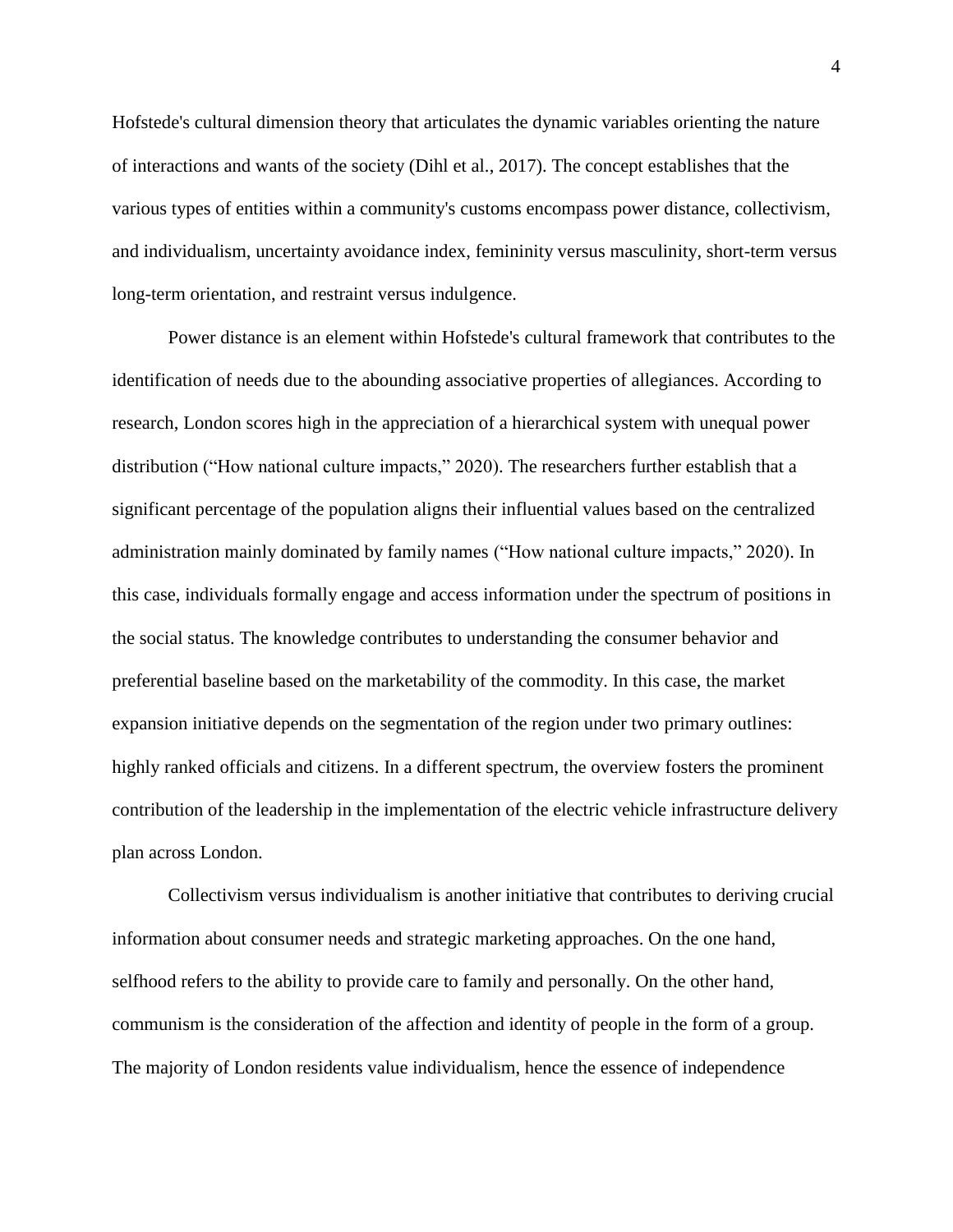("How national culture impacts," 2020). In this case, the mayor realized the responsibility to establish the core factor of consumer needs based on an individual level, thus justifying the significant impact of sustainability on the health index among the personnel.

Masculinity versus femininity is another concept within Hofstede's cultural framework that plays a crucial role in the determination of consumer needs. The researchers have established that machismo scores over docility ("How national culture impacts," 2020). The main reason encompasses the importance of competition and winning as the consideration of happiness and success. London's mayor should note the essence of establishing a leadership position over the inferiority of other entities. As a result, the appropriate measure encompasses the incorporation of strategic initiatives during project management that portrays a unique social class and equity. The primary role of the action plan by the government encapsulates fostering the adoption of healthy lifestyle habits, such as the use of electric vehicles, cycling, and walking. Therefore, human activities appreciate protecting the environment's aesthetic value while enhancing the levels of safety among people. Nevertheless, the incumbent challenge during the actualization process is the promotion of equal participation aspect despite gender disparity in the decision-making platform. It is essential to develop a framework that advances the trickledown effect to all entities within the London community.

A significant percentage of London residents appreciate the prediction of the future based on an objective outline through scientific and academic research. It is argued that the population credits the characterized nature of investigations, focusing on the deductive approach over the inductive aspect ("How national culture impacts," 2020). It is crucial for the London mayor to ensure the optimal provision of the project information to the market to determine that the consumers attain the confidence level during the adoption process. The efficient flow of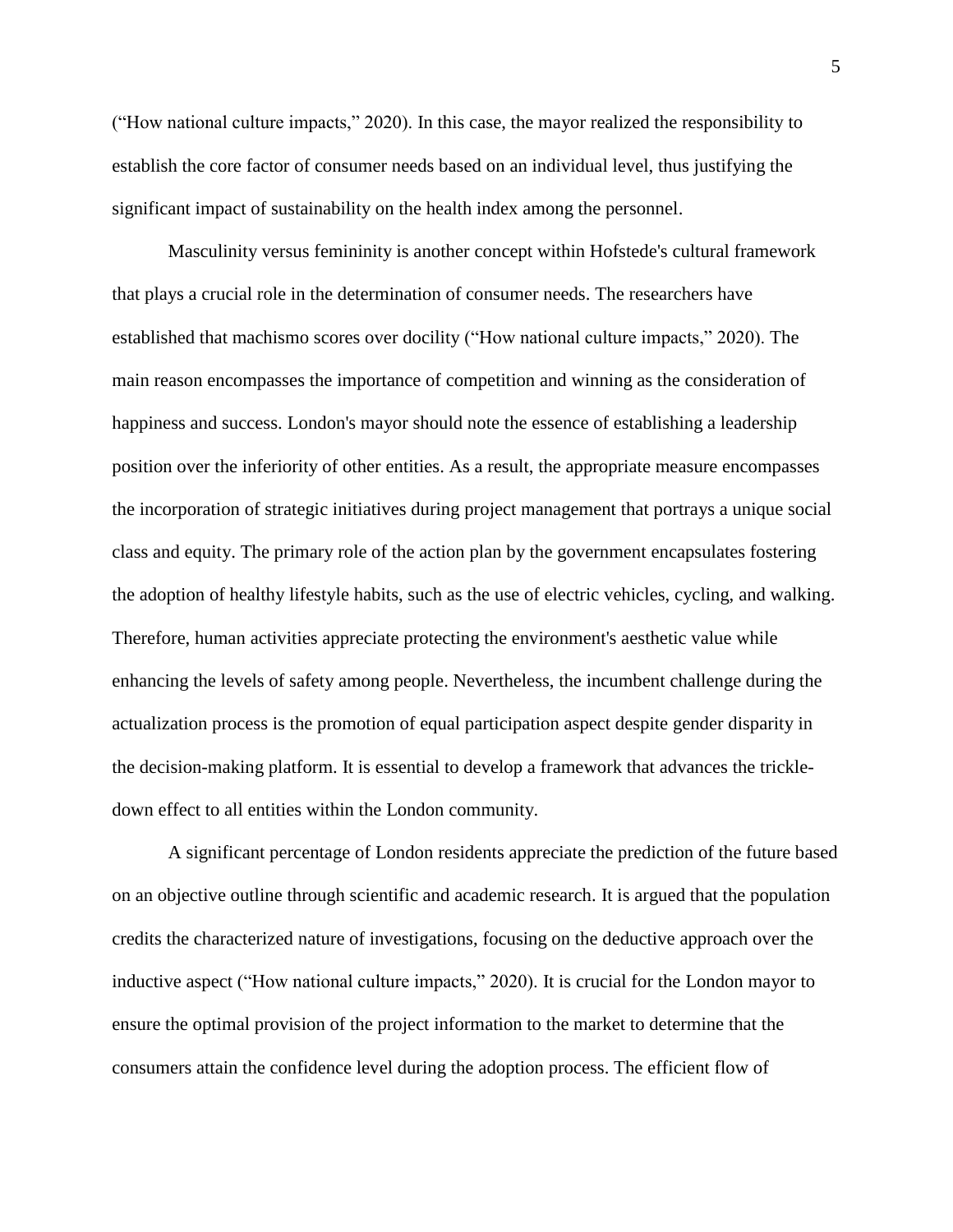information across the different stakeholders renders a sufficient balance in enhancing the marketability of the outcome of the infrastructural developmental investment.

The distinction between long- and short-term orientation significantly contributes to Hofstede's cultural dimension theory due to preferential human behavior and engagements derivation. It is determined that London citizens prefer an absolute inclination to the long-term endeavor ("How national culture impacts," 2020). Over the decades, society focused on the evolutionary process through education as a form of developing high certainty levels in the future. In a different spectrum, it is a positive ordeal that establishes the integral value of a competent business environment within the modernized era, hence the importance of incorporating dynamic promotion initiatives. The distinction of the approaches during project management is attributed to the intensification of effectiveness in the implementation due to the anticipation of dynamic results. Sustainability is an aspect that renders proficiency in the determination of inherent value within the social spectrum of growth and development.

Indulgence and restraint are components within Hofstede's cultural framework that involve flexibility in changing cultural beliefs and practices. On the one hand, leniency entails the possibility of fostering an alteration to the traditional customs. On the other hand, the stiff essence in observing the conventional norms threatens the ideal position in the promotion of products and services based on the modernized spectrum. Although there is a relative balance between the two components, forbearance fostered a proficient impact on the project management initiative ("How national culture impacts," 2020). In this case, it is crucial that the London mayor focuses on boosting the marketability of the action plan to enhance the effective acquisition and positioning within the landscape.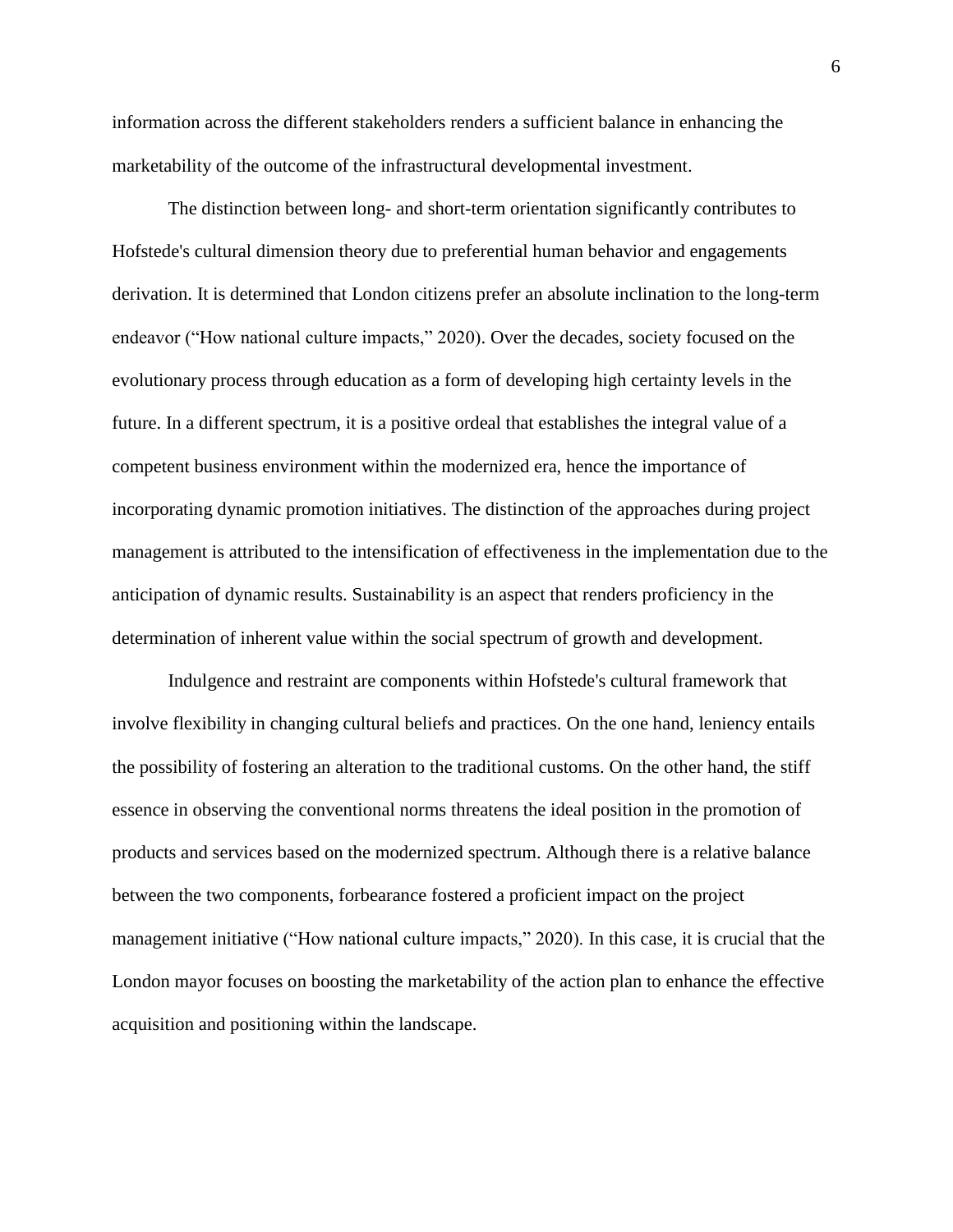#### **Project Management Leadership**

In a company, different employees attain specific responsibilities such as the administration and the duty to ensure proficient operation monitoring. On the one hand, it is essential for the governance system to showcase professionalism and consistency in delivering its services based on experience and acquired knowledge and skills. On the other hand, using a decision support system ensures an observation of the ethical code of practice while empowering the employees to boost their performance records. Therefore, using an organizational support system renders the statistical and inferential comparison of records based on periodical outlines (Lakshmanaprabu et al., 2019). As a result, the personnel addresses the emergent and crucial issues under the spectral view of the negative impact. The competitive advantage lies in fostering a high-quality service experience among the clients. Therefore, it is vital that management optimizes the integration of personal reflection and the contributory baseline from the analysis within the software.

The development of different support systems fosters dynamic impact within an organization, hence the importance of diversification. An excellent example is the distinctive role of the CNDSS and ESS within a single enterprise. In this case, the personnel utilizes the information derived for specific purposes across the hierarchical rankings of duties and responsibilities (Lakshmanaprabu et al., 2019). Therefore, technology resource renders a profound impact on the delivery of services based on the segmentation and coordination among the employees. Poor interaction and analysis enhance the risk of misinterpretation, causing significant mishaps within the operational mainframe.

One of the significant factors that affect business competence is the role of management in the decision-making process. On the one hand, the administration's mandate is to ensure that

7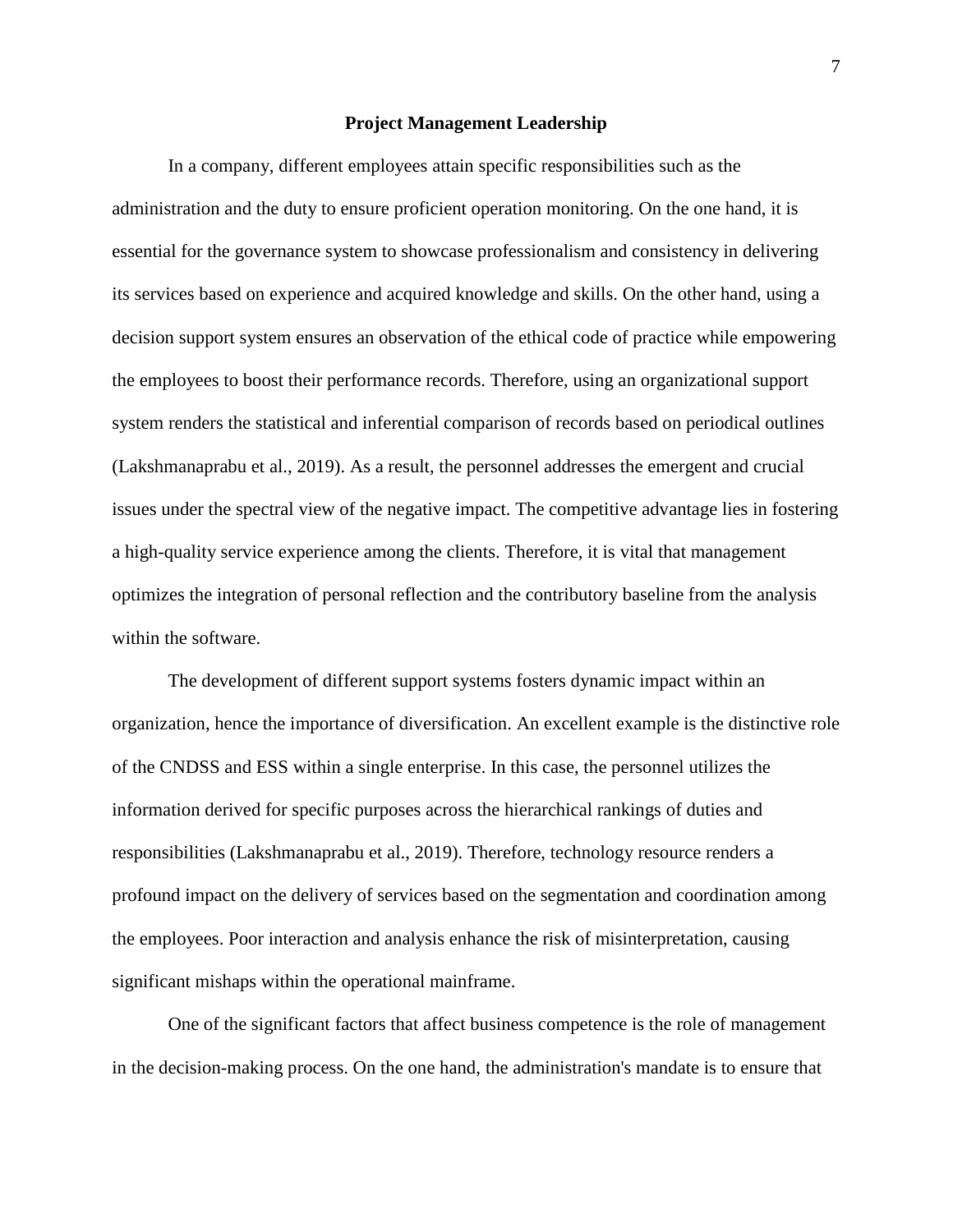employees successfully attain the objectives while enhancing optimal satisfaction levels among the consumers. On the other hand, the executive contributes to the growth of an enterprise based on the necessity of interpreting the financial data gathered from the daily cash flow records. Researchers establish different tools that influence the interpretation and presentation of information pose dynamic attributes (Oboh & Ajibolade, 2017). The distinction in examining statistics is a phenomenon that profoundly empowers the leadership with strategic details for developing proficient approaches for the organization regionally and internationally.

Data extraction is a crucial element for management during the decision-making to determine the essential factors affecting the performance and the key elements attributing to the competitive advantages. On the one hand, descriptive analysis deals with explaining the abstract details collected from a research exercise (D'Souza et al., 2017). Therefore, the approach seeks to derive information regarding the sample population under assessment. On the other hand, inferential statistics concerns the establishment of critical insights regarding an entire population and its relation to a phenomenon being gauged. Primarily, the perspectives focus on the representative components to consider the interplay across the dynamic values and interpretive framework for administrative duty in implementing organizational policies.

Both analytical approaches contribute to the information derived for different purposes based on the relevance and the necessity for specific points. However, it is essential to note that there is higher certainty with descriptive statistics, while inferential analysis poses a percentage of uncertainty due to the measure of relationship across a more significant representation. In this case, the latte focuses on enlarging the sample size to the actual population to reduce the marginal difference and enhance the confidence level during the assessment (D'Souza et al., 2017). It is vital to measure the distinction between the two variables under the spectrum of the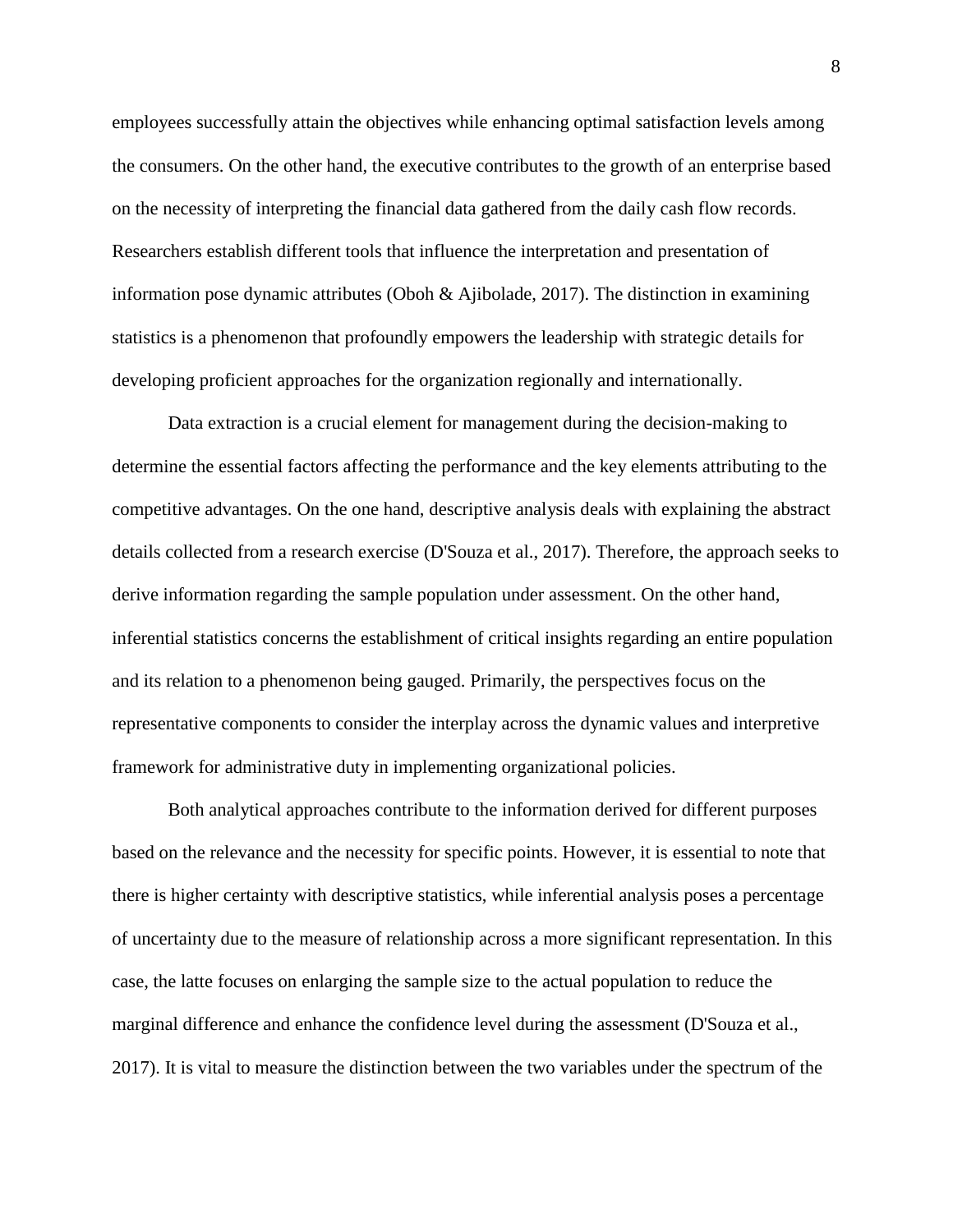scope of the segments. The primary duty of the management involves making critical decisions that affect the operations. Therefore, it is essential to integrate both perspectives in the derivation of details during research to determine the accurate alignment of the interactions.

There are different project management leadership theories that contribute to the dynamic effect of the implementation process. One of the concepts is the contingency construct that focuses on enhancing the dynamic influence of governance. According to research, it is recommended to intersect different approaches based on the relevance to the situation (Cho et al., 2019). In this case, it is the responsibility of the individual to strike a balance across the distinctive needs, behavioral, and contextual outline during the professional practice. A charismatic captain portrays competency based on understanding the situational frameworks and implementing solutions and ideologies. The mayor of London exploits the mainframe as a formative aspect of enhancing social equity correlative to growth and development.

A different leadership theory that significantly influences the impact of project management is the transformational concept. The framework establishes that effective captaincy relies on developing a functional relationship between the executive and the followers (Cho et al., 2019). In this case, the personnel demonstrates apt charisma and inspiration to ensure the optimal metamorphosis to a better self. An excellent example is the London mayor's vision to enhance the healthy living perspective. According to the mayor, human activities significantly affect the environment's pristine condition. As a result, it is crucial to incorporate measures that render the protection of nature's aesthetic value and the profound necessity of adjusting the safety of the surrounding. The endeavor encapsulated the introduction of electric cars, cycling, and walking culture. However, the mayor exploited the leadership style to attract the stakeholders' attention towards contributing to the facilitation of the infrastructural delivery state.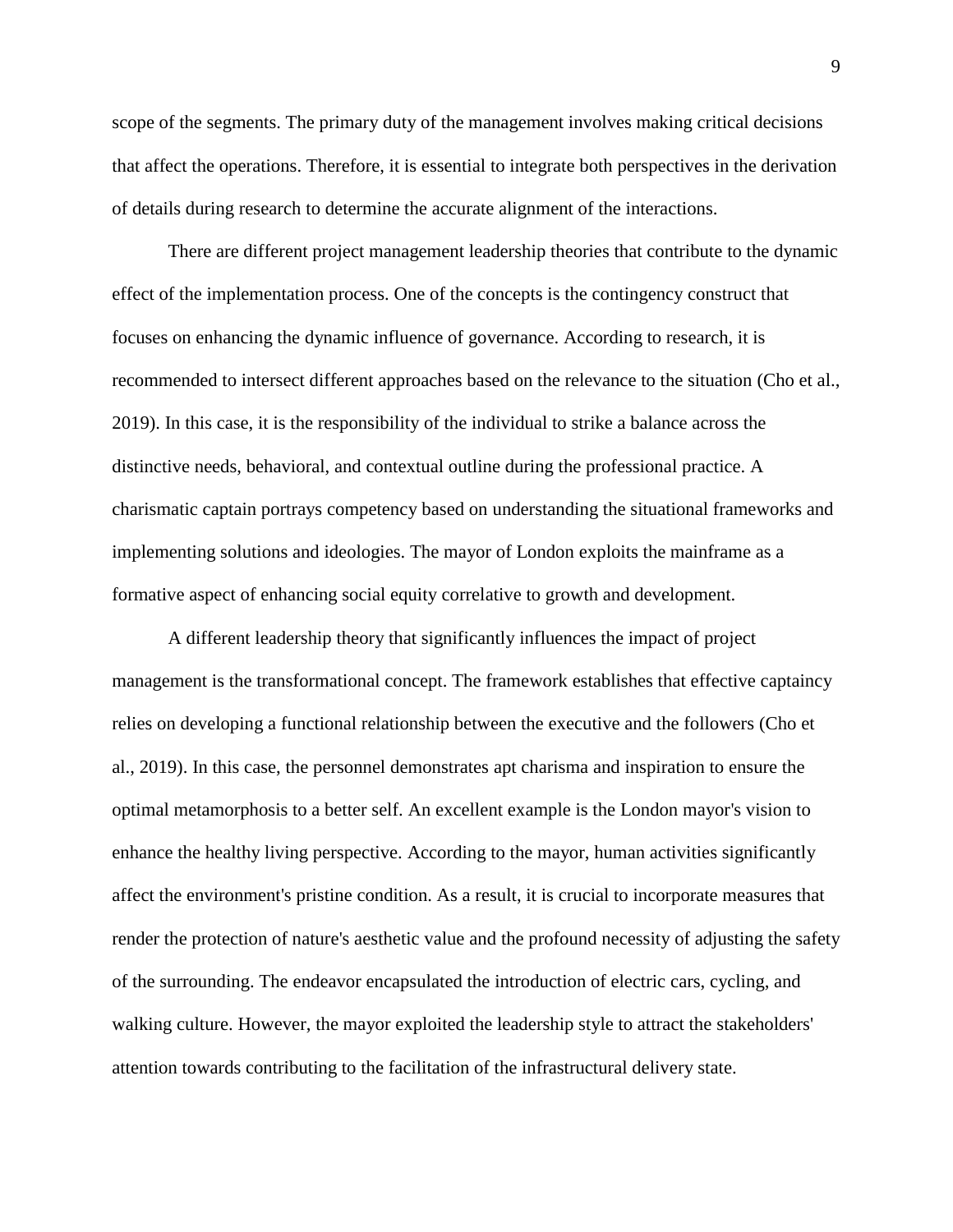Transactional leadership theory is a different framework that provides a distinct value in the project management quotient. Research indicates that the concept enshrines the exchange of distinct values for supervisory, teamwork, and organizational perspectives (Cho et al., 2019). Notably, during the managerial process, the core comparative entities engulf the punishment and reward system. The primary purpose for the imposition of the mainframes involves enhancing motivation among the workers while sharing ideological domains on the leadership and the accountability indicators. The mayor of London features transformational against transactional due to the focus on engaging the public featuring significant multicultural diversity.

## **Managing Change Models**

Change models significantly contribute to project management justification within the developmental spectrum. Primarily, the Kurt Lewin's theory establishes three stages of implementation and steering evolution. The entities encompass unfreezing, changing, and freezing. Ideally, an individual identifies a problem and develops an action plan to elevate the efficiency scale on the performance of the variables, that is, unfreezing phase (Hussain et al., 2018). At the change level, the person engages in the actualization of the mainframe to foster effective alteration of the socio-cultural and economic practices within a community. The last approach entails the solidification and institutionalization of the domains within the society to establish a distinctive norm. Therefore, the construct focuses on the appeal of elevating the living quotient among counterparts.

Kotter's change management model focuses on the essence of influencing perception among people. The concept encapsulates eight steps that elevate the efficiency performance scale. The leader generates urgency in a situation, forms a coalition to create the visionary transformation, communicates the objectives to stakeholders, eradicates the obstacles to develop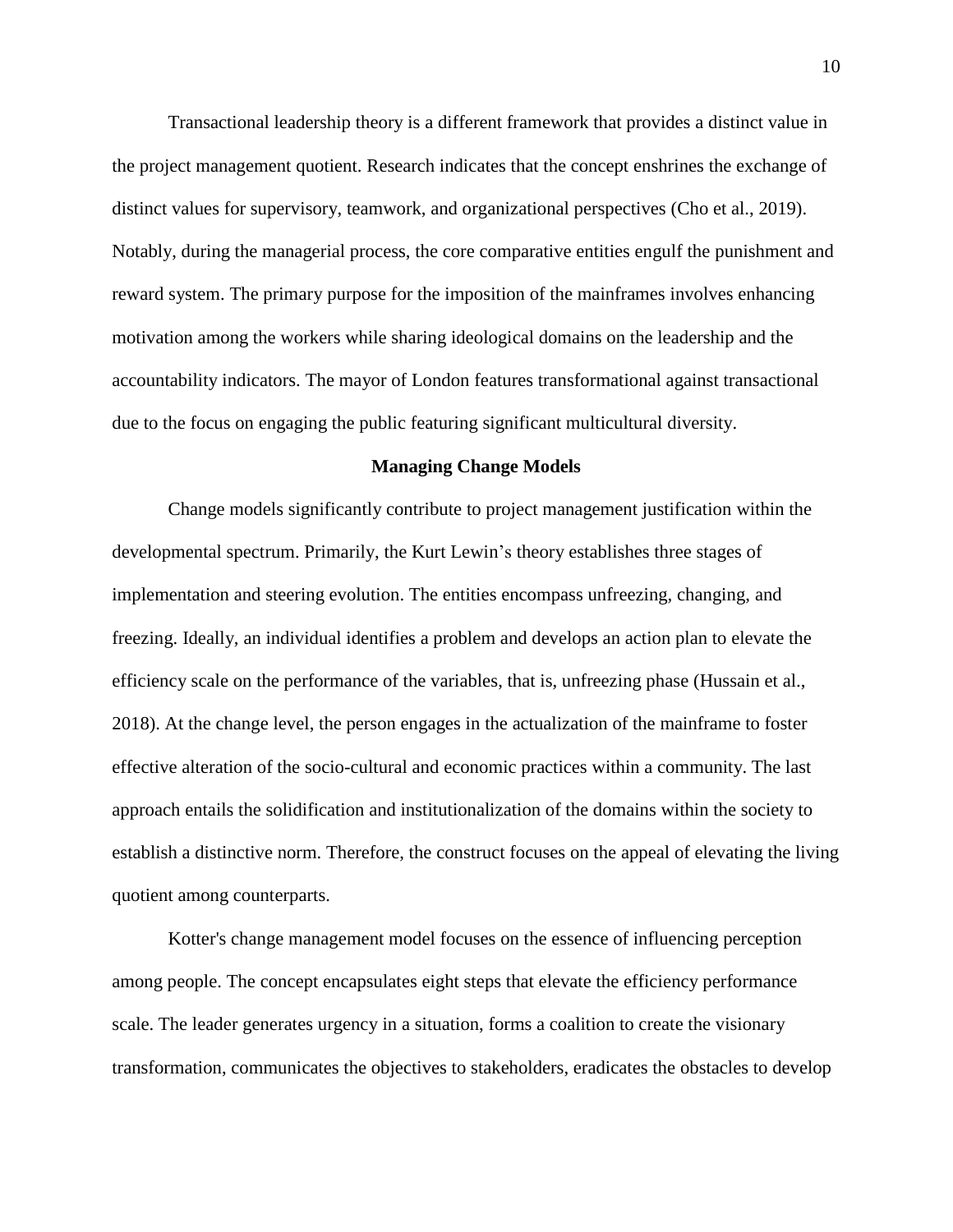short-term goals, and then builds on the entities incorporated (Baloh et al., 2018). The framework fosters a profound process regarding effective project management, mainly regarding the mayor of London's action plan on the delivery of electric vehicle infrastructure within the city.

Although Kotter's framework involves a proficient process in the implementation, it is preferable for the mayor of London to utilize Lewin's concept. The main reason entails focusing on the main goal within three phases hence incurring minimal costs while establishing clear and articulate measures on sustainability. A leader's responsibility is to exploit actionable goals that elevate the trickle-down effect (Hussain et al., 2018). As a result, it is vital to indicate the inherent value of imposing roles and responsibilities among the dynamic stakeholders during the unfreezing, change, and unfreezing procedural domains.

# **Risks to Implementation**

The project poses dynamic risks due to the distinct loopholes during the development and implementation process. The core objective of the activity entails establishing critical aspects of incorporating approaches that intensify the value of human practices. In this case, it is the responsibility of the mayor of London to identify the risks, assess the impact, and provide solutions to the inherent issues (see Table 1). The determination of the platform and the possible threats ensures adherence to the coordinated effort of improving performance outlier.

| <b>Risk</b>                                                       | Likelihood  | Impact if | Seve- | Owner                  | Mitigating action                                                                                                  |
|-------------------------------------------------------------------|-------------|-----------|-------|------------------------|--------------------------------------------------------------------------------------------------------------------|
| description                                                       | of the risk | the risk  | rity  |                        |                                                                                                                    |
|                                                                   | occurring   | occurs    |       |                        |                                                                                                                    |
| Project<br>purpose and<br>the need are<br>not properly<br>defined | Medium      | High      | High  | Project<br>facilitator | Ensure the development of a<br>clear purpose and objective<br>of the project, such as<br>promoting sustainability. |
| Incomplete<br>deliverable<br>definition and<br>project design     | Low         | High      | High  | Project<br>facilitator | Aptly define the scope of<br>the project and the level of<br>relevant stakeholders'<br>participation.              |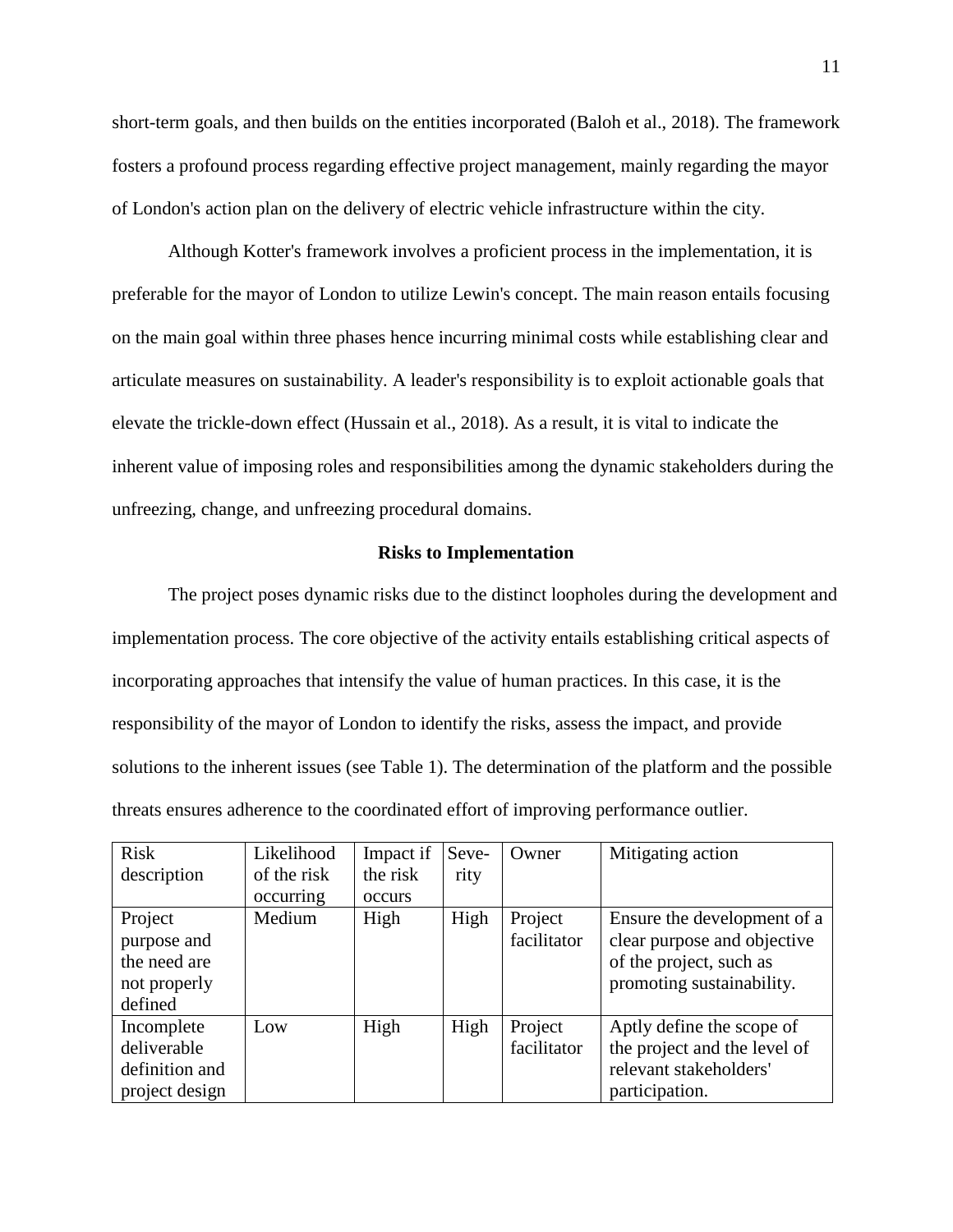| Lack of clarity | Low    | Medium | Medi | Project     | Frequently monitor the       |
|-----------------|--------|--------|------|-------------|------------------------------|
| regarding the   |        |        | um   | manager     | program and schedule of      |
| scheduling of   |        |        |      |             | activities to ensure optimal |
| the project     |        |        |      |             | use of the available         |
|                 |        |        |      |             | resources.                   |
| Poor            | High   | High   | High | Project     | The professional maintains   |
| communication   |        |        |      | manager     | consistent communication     |
|                 |        |        |      |             | with the relevant            |
|                 |        |        |      |             | stakeholders.                |
| Higher costs    | Medium | High   | High | Project     | Ensure the workers maintain  |
|                 |        |        |      | facilitator | the established scheduling   |
|                 |        |        |      |             | coherent with the budget to  |
|                 |        |        |      |             | avoid incurring extra costs. |
| Defective       | Low    | Medium | Low  | Project     | The facilitator employs a    |
| operations      |        |        |      | facilitator | competent manager to         |
|                 |        |        |      |             | render apt insights and      |
|                 |        |        |      |             | services proficiently during |
|                 |        |        |      |             | the project management       |
|                 |        |        |      |             | practice.                    |
| Political       | Medium | High   | Medi | Project     | As a government-based        |
| interference    |        |        | um   | facilitator | project, it is essential to  |
|                 |        |        |      |             | incorporate the relevant     |
|                 |        |        |      |             | stakeholders to avoid        |
|                 |        |        |      |             | political interference and   |
|                 |        |        |      |             | enhance professionalism.     |
| Technological   | Medium | High   | High | Project     | Ensure the incorporation     |
| dysfunction     |        |        |      | facilitator | and exploitation of the      |
|                 |        |        |      |             | project management office    |
|                 |        |        |      |             | to monitor the efficiency    |
|                 |        |        |      |             | scale of the activities.     |
| Skills resource | Medium | High   | High | Project     | Effective recruitment and    |
| inadequacy      |        |        |      | facilitator | training among workers       |
|                 |        |        |      |             | render the attainment of     |
|                 |        |        |      |             | optimal capital on skilled   |
|                 |        |        |      |             | labor.                       |
| Inconsistent    | High   | High   | High | Project     | The incorporation of a       |
| performance     |        |        |      | facilitator | functional project           |
| quotient        |        |        |      |             | management office and the    |
|                 |        |        |      |             | employment of a highly       |
|                 |        |        |      |             | competent manager            |
|                 |        |        |      |             | alleviates the inconsistency |
|                 |        |        |      |             | in the performance scale.    |

Table 1. Possible risks to the implementation of London Mayor's electric vehicle infrastructure

delivery plan.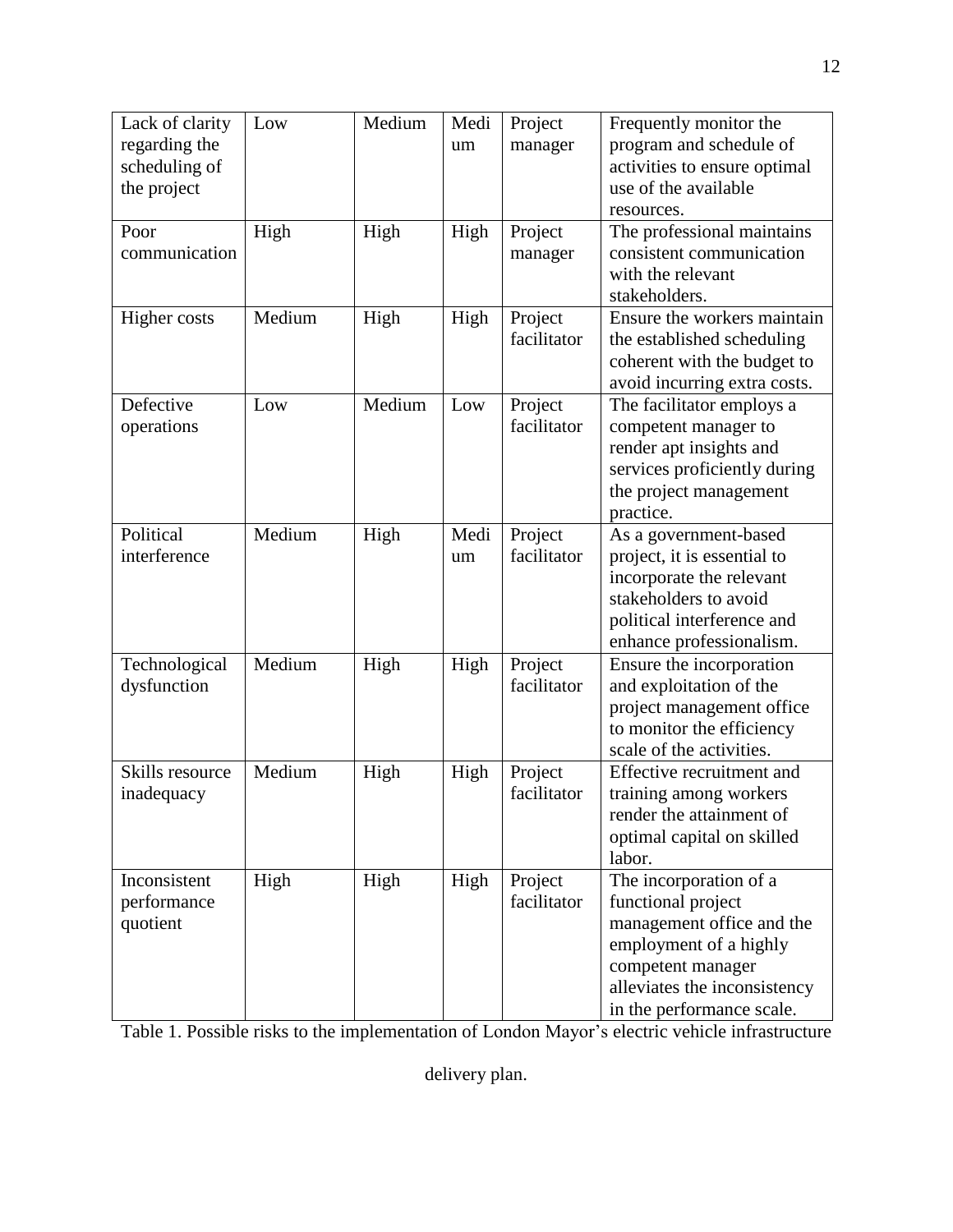

Figure 1. Risk management structure.

Different participants play dynamic roles in the management of risks during the implementation process (see Figure 1). It is the responsibility of the government to assess and approve a sustainable financial budget. In this case, the administration ensures the optimal trickle-down effect of the accrued benefits from the project. The mayor of London, however, holds distinct accountabilities as the facilitator of the activity. According to the mayor, it is essential to establish critical perspectives that enhance performance among people and environmental preservation. Therefore, it is crucial that the mayor ensures the clarity of the purpose, effective recruitment and training, and apt stakeholders' participation. Notably, the inherent engagement of the mayor enhances the efficiency in the implementation of the core ideological approaches.

The mandate of the project manager involves developing a project management office. It is a technological tool that enhances the sustainable monitoring of the activities relative to the scheduled time. Apart from the establishment of distinctive perspectives on the utilization of the resource, it is vital for the professionals to identify emergent risks and establish solutions to the problems (Baker et al., 2019). In this case, the facilitator employs various supervisors to boost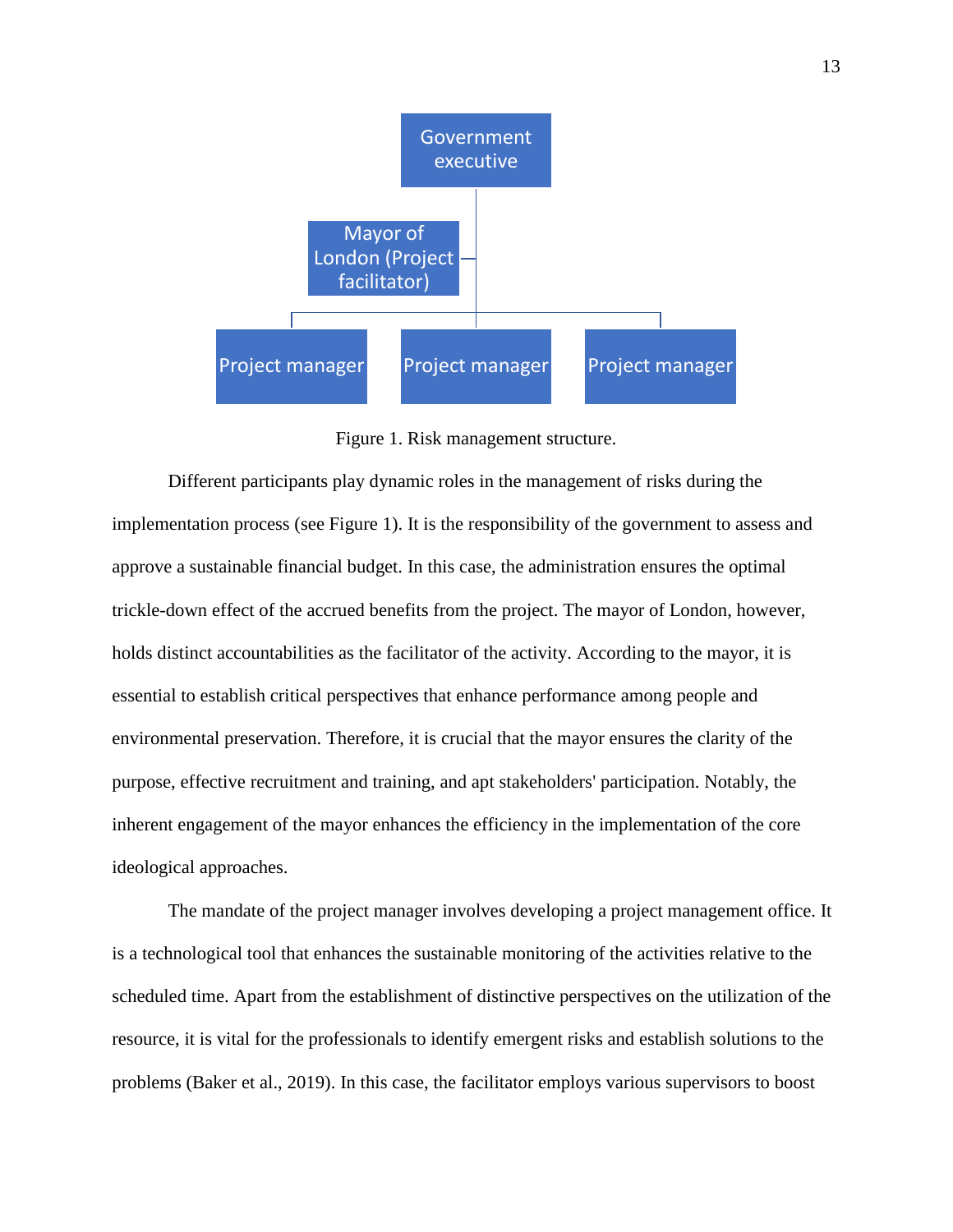the performance outlier concerning the intersection of knowledge and expertise during the implementation of the healthy cultural spectrum.

An internal control system (ICS) provides guidelines concerning the optimal decisionmaking outline for all employees. The accomplishment of company goals is a multidimensional phenomenon that involves the intersectionality of dynamic institutions. The pillars that contribute to the function of a business enshrine effective human resource management, compensation scale, profitability margin, and the core competitive advantages (Baum, 2018). It is the duty of directors to establish solutions to exaggeration regarding remuneration. One of the critical problems that affect firms encompasses the extensive indemnification range despite the institution's financial performance. Corporate governance is an essential factor within an organization due to efficiency in managing all production elements.

Talent management is a multifaceted human resource phenomenon that involves attracting and retaining high-quality employees in an organization. This aspect is attributed to a forward-looking function that is key in improving the company's flexibility and performance. Communication is essential during the training and development of these talents, considering that all the functions should work together to attain the required goals. The optimal performance of an organization depends on the professional engagement among the relevant stakeholders. Within the ICS spectrum, the board of directors' responsibility is to ensure adherence to rules and regulations during functions. Additionally, the executive team asserts effective implementation of the Articles of Incorporation during the management of dynamic factors of production. It is the mandate of an administration to empower the institution on performance outlier based on proficiency in alleviating risks and supervising the execution process. Researchers notice a lack of association between the compensation scale and a chief executive officer (Baker et al., 2019).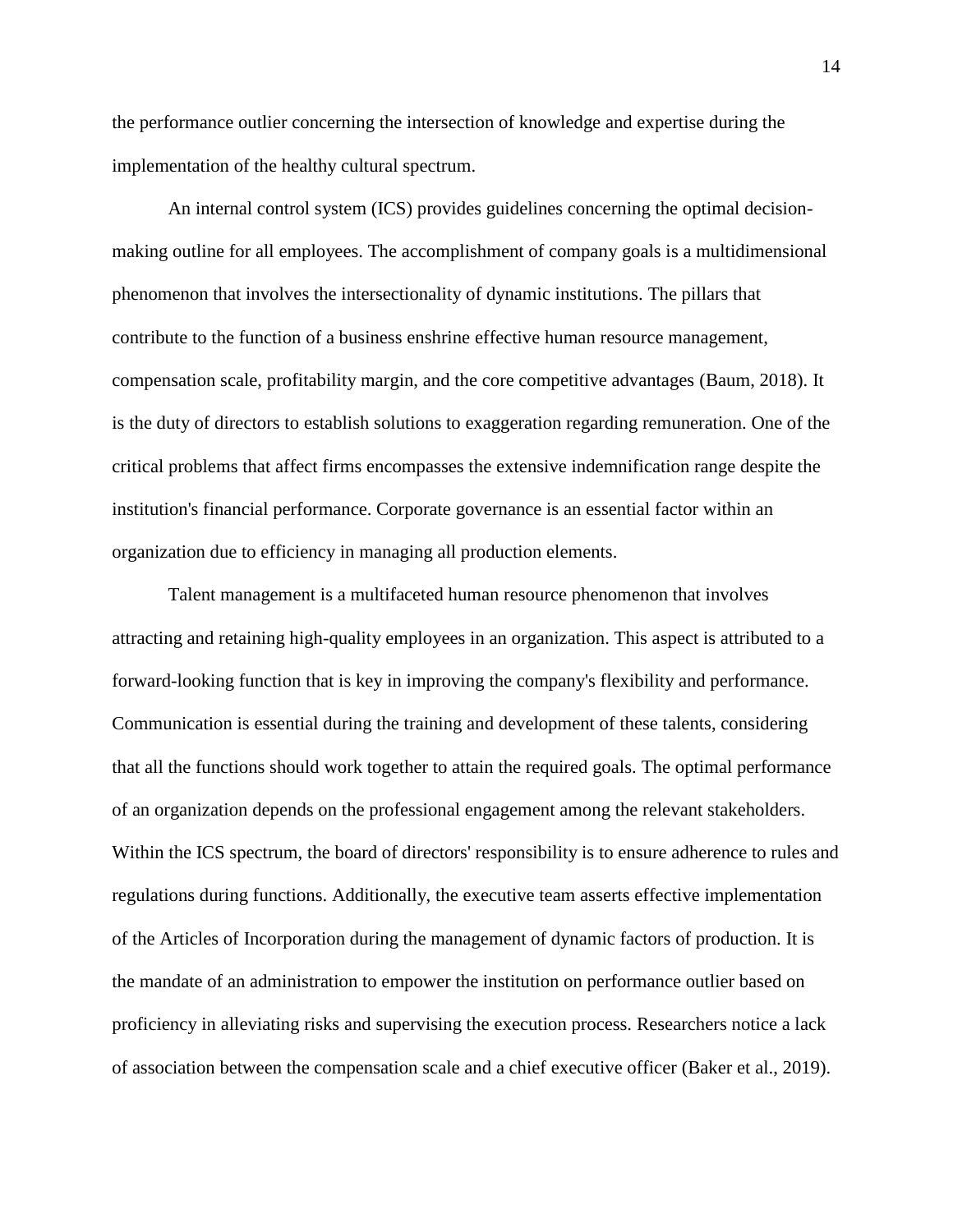The concept fosters the emergence of a significant problem regarding the CEO's pay justification relative to the company's revenue.

Over the decades, business competence intensified due to technological advancement, thus the prominent adoption of initiatives to enhance the acquisition of leading market position. One of the approaches to increasing an institution's expertise involves boosting the skills and capacity of the employees and developing a functional organizational culture (Baum, 2018). The primary function of a company's mores entails steering the nature of interaction among the workers. The interdependent relationship between the enterprise's values and the laborer's dexterity primarily fosters the proficiency in a firm's adeptness to achieve significant financial and product development goals.

In a different spectrum, a distinct aspect of developing and implementing a strategic plan entails the establishment of assumptions. There are dynamic, unpredictable situations in the business environment due to the variant stakeholders participating in the build-out of value from the products (Donatiello et al., 2017). An excellent example of a premise is the adequate availability of resources and time to execute the aspects. Identifying the fundamentals fosters the prominent prioritization of initiatives, such as promoting the well-being of the employees. The framework enshrines intensifying the skills and capacity of the staff. As a result, it is crucial to determine the interdependent variables contributing to the proficient enterprise competition. Another phase of the enactment is researching the disparate aspects of accomplishing the objectives. A significant percentage of corporations focus on integrating the organizational culture and the employees' expertise. Therefore, it is crucial to establish the key factors that enhance the set purposive initiatives' accomplishment and the dynamism of the conceptual framework.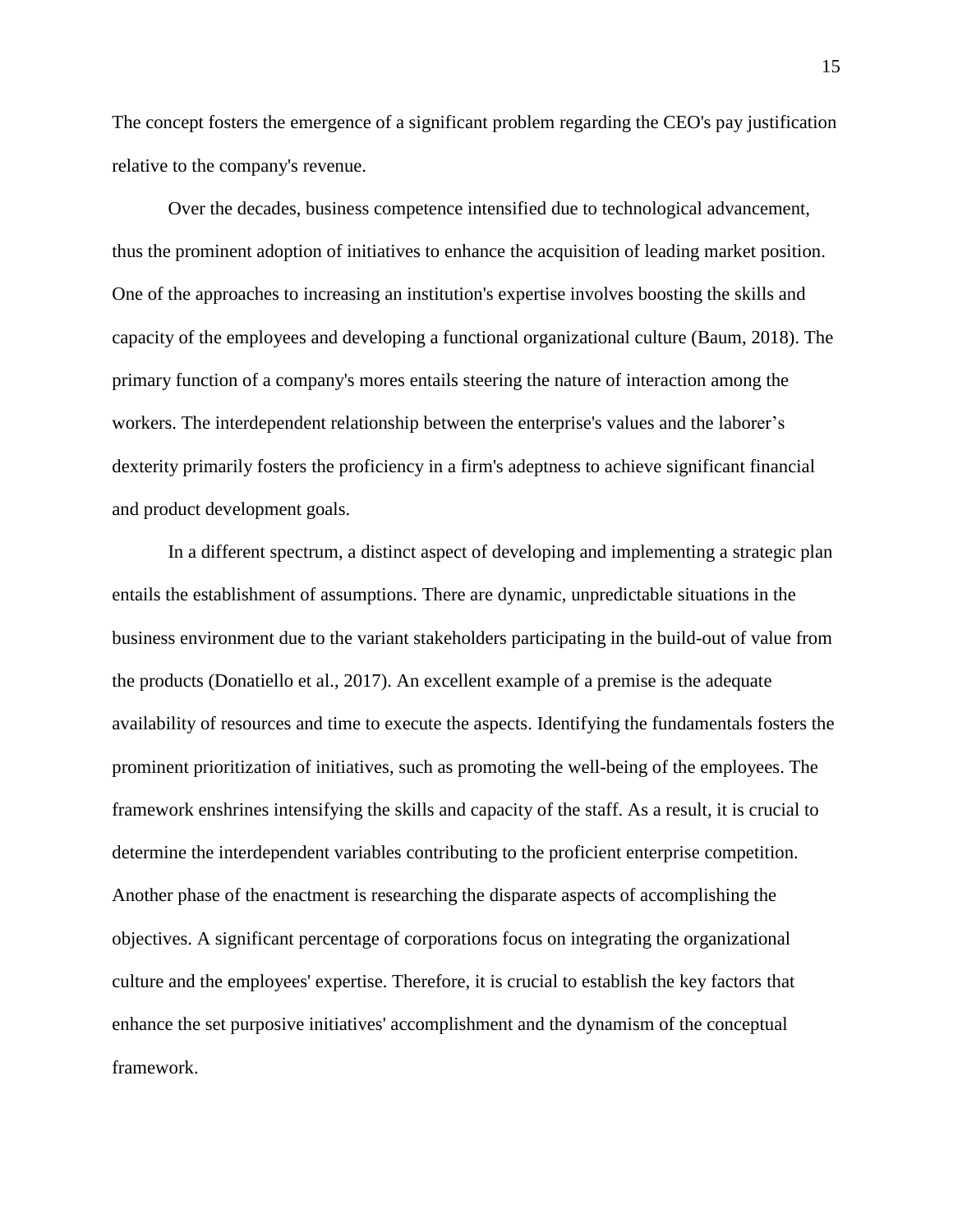# **Conclusion**

In conclusion, London mayor's electric vehicle infrastructure delivery plan is an initiative that fosters a prominent effect on the sustainability practice. The leader establishes that congestion in the city risks overcrowding and pollution of the environment due to the emissions from gasoline automobiles. As a result, it is essential to incorporate approaches that alleviate carbon gas emissions within the region while advocating for electric vehicles, cycling, and walking lifestyles. The habits foster proficiency in the adoption of the healthy living quotient.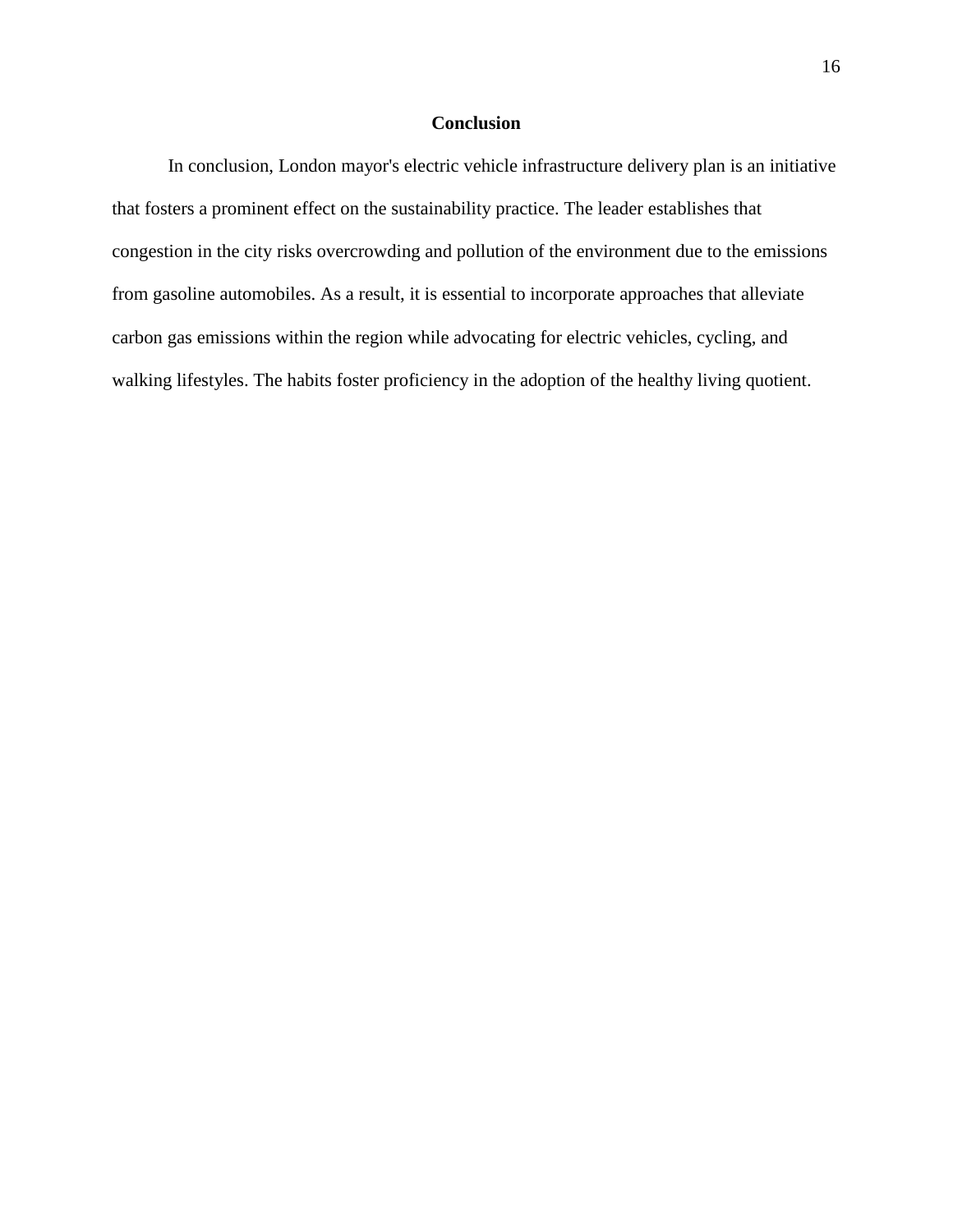### **References**

- Baker, D., Bivens, J. & Schieder, J. (2019). Reining in CEO compensation and curbing the rise of inequality. *Economic Policy Institute*. https://www.epi.org/publication/reining-in-ceocompensation-and-curbing-the-rise-of-inequality/#
- Baloh, J., Zhu, X., & Ward, M. M. (2018). Implementing team huddles in small rural hospitals: How does the Kotter model of change apply? *Journal of Nursing Management*, *26*(5), 571-578.<https://doi.org/10.1111/jonm.12584>
- Baum, T. (2018). Sustainable human resource management as a driver in tourism policy and planning: A serious sin of omission? *Journal of Sustainable Tourism*, *26*(6), 873-889. <https://doi.org/10.1080/09669582.2017.1423318>
- Cho, Y., Shin, M., Billing, T. K., & Bhagat, R. S. (2019). Transformational leadership, transactional leadership, and affective organizational commitment: A closer look at their relationships in two distinct national contexts. *Asian Business & Management*, *18*(3), 187-210.<https://doi.org/10.1057/S41291-019-00059-1>
- Dihl, L., Testa, E. S., Knob, P., da Silva, G. L., Favaretto, R. M., de Alcântara, M. F., & Musse, S. R. (2017). Generating cultural characters based on Hofstede dimensions. In *2017 IEEE Virtual Humans and Crowds for Immersive Environments (VHCIE)* (pp. 1-5). https://repositorio.pucrs.br/dspace/bitstream/10923/14143/2/Generating\_Cultural\_Charac ters\_based\_on\_Hofstede\_Dimensions.pdf
- Donatiello, N.E., Larcker, D.F. & Tayan, B. (2017). CEO talent: A dime a dozen, or worth its weight in gold? *European Financial Management*, *24*(3), 301-308. <https://doi.org/10.1111/eufm.12158>